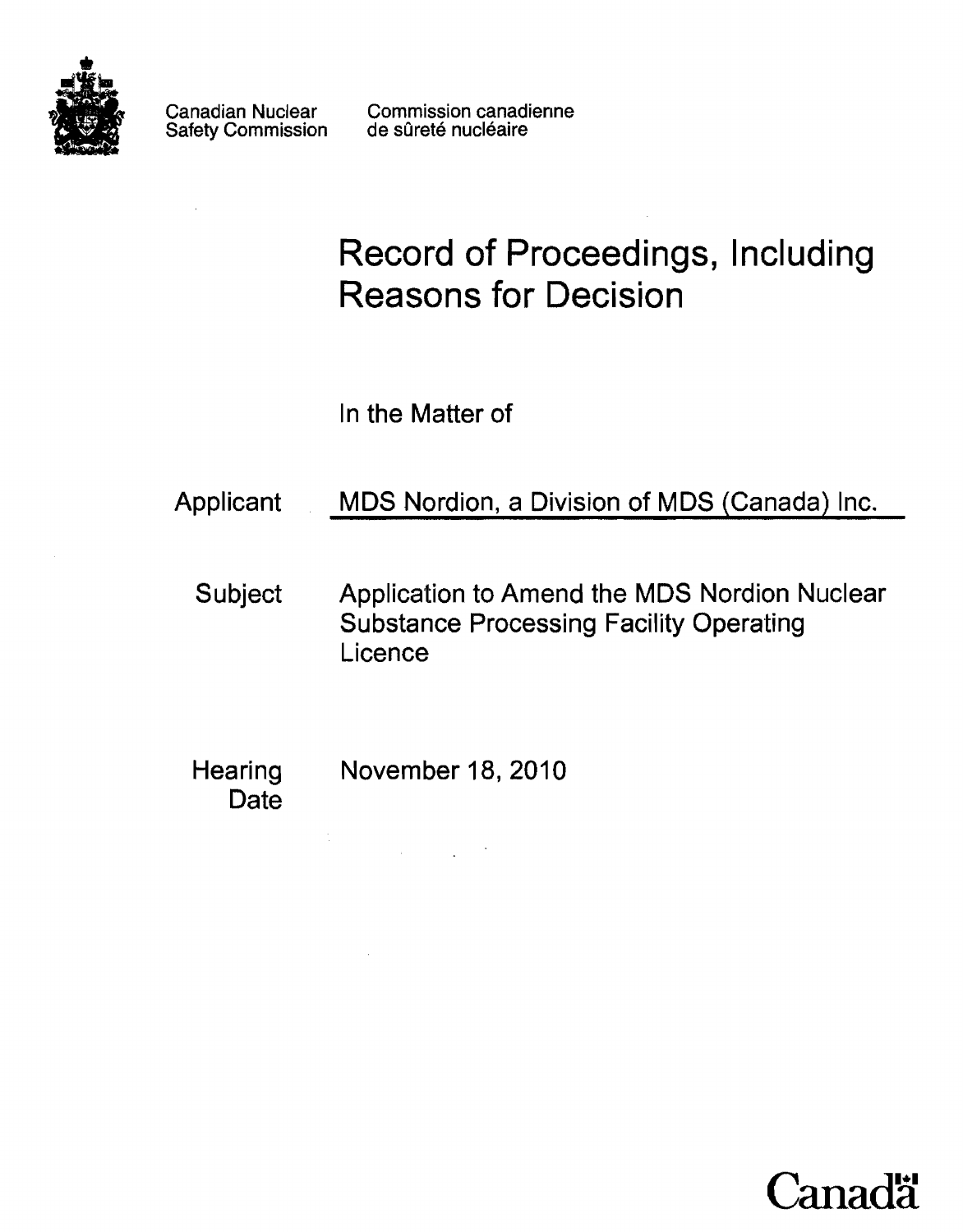# **RECORD OF PROCEEDINGS**

| Applicant:                  | MDS Nordion, a Division of MDS (Canada) Inc.                                                                                        |
|-----------------------------|-------------------------------------------------------------------------------------------------------------------------------------|
| Address/Location:           | 447 March Road, Ottawa, Ontario, K2K 1X8                                                                                            |
| Purpose:                    | Application to amend the MDS Nordion, a Division of MDS<br>(Canada) Inc. Nuclear Substance Processing Facility Operating<br>Licence |
| Application received:       | October 27, 2010                                                                                                                    |
| Date of hearing:            | November 18, 2010                                                                                                                   |
| Location:                   | Canadian Nuclear Safety Commission (CNSC) 280 Slater St.,<br>Ottawa, Ontario                                                        |
| Members present:            | M. Binder, Chair                                                                                                                    |
| Secretary:                  | M. Leblanc                                                                                                                          |
| <b>Recording Secretary:</b> | D. Major                                                                                                                            |

 **Licence:** Amended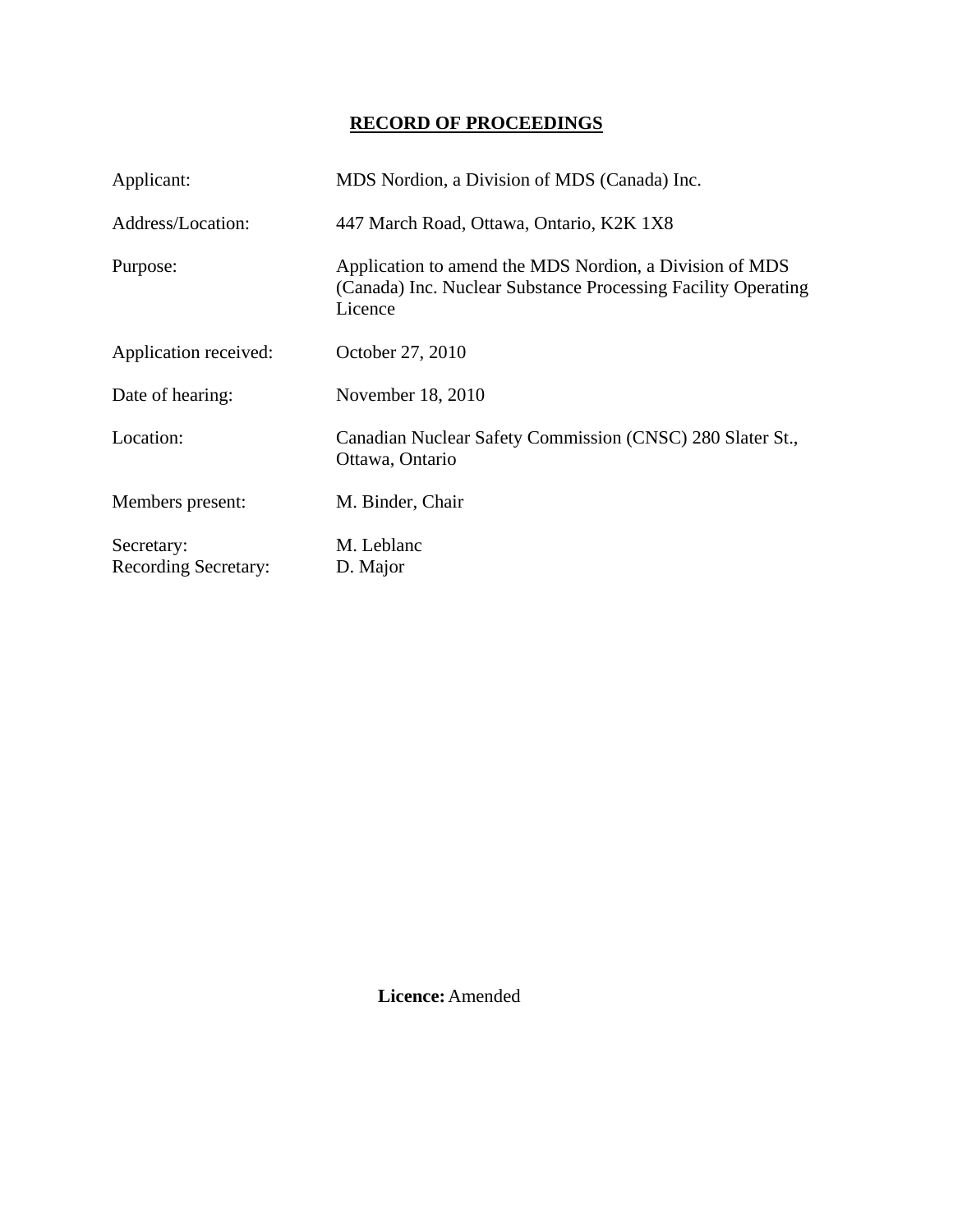## **Table of Contents**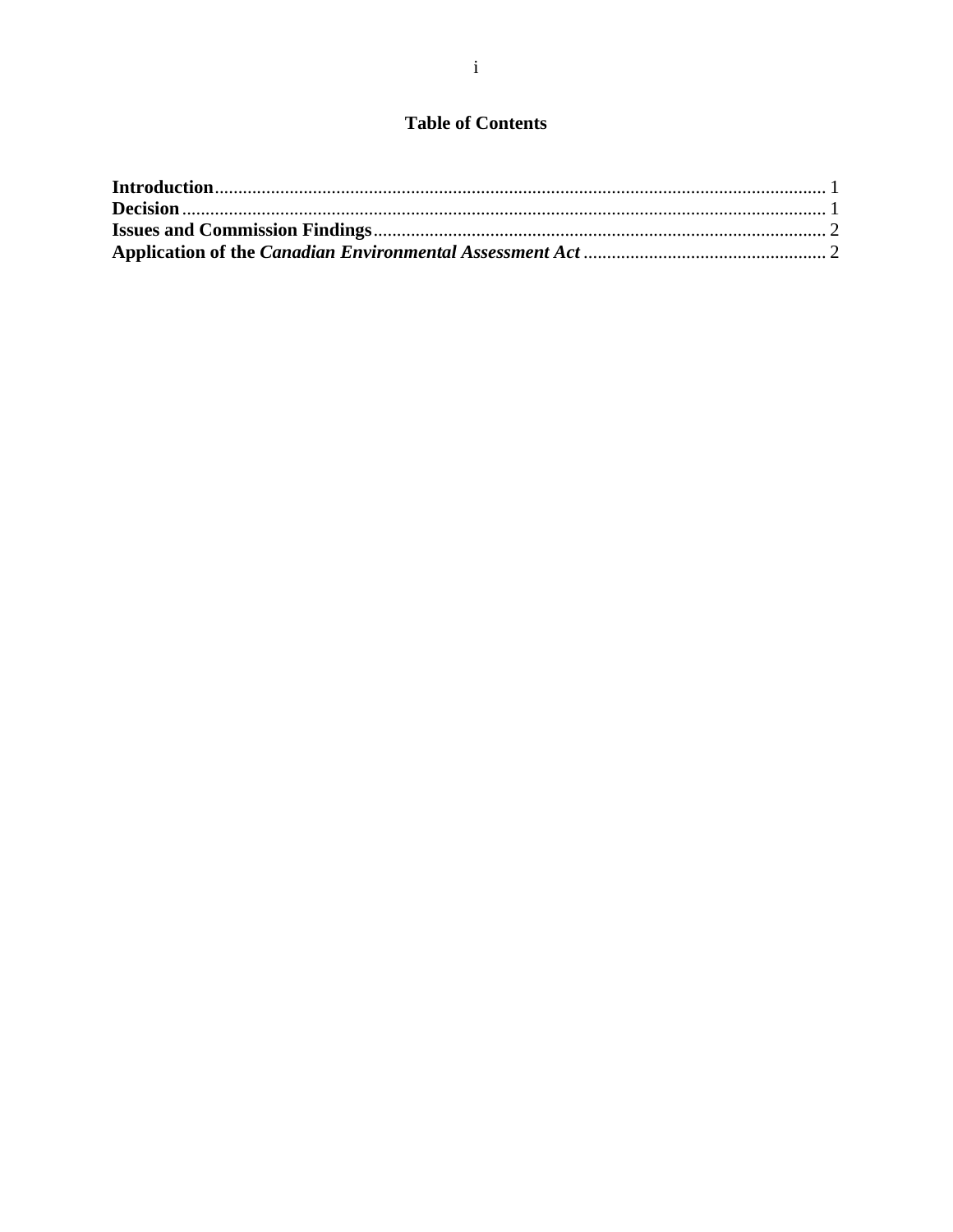### **Introduction**

- <span id="page-3-0"></span>1. MDS Nordion, a Division of MDS (Canada) Inc. (MDS Nordion) has applied to the Canadian Nuclear Safety Commission<sup>[1](#page-3-0)</sup> (CNSC) for an amendment to the Nuclear Substance Processing Facility Operating Licence for its Kanata Operations Building located in Ottawa, Ontario. The current licence, NSPFOL-11A.02/2015, expires on October 31, 2015.
- 2. The requested change is to amend the current licence to reflect the company name change from MDS Nordion, a Division of MDS (Canada) Inc. to Nordion (Canada) Inc.

### Issue

- 3. In considering the application, the Commission was required to decide, pursuant to subsection [2](#page-3-0)4(4) of the *Nuclear Safety and Control Act*<sup>2</sup> (NSCA):
	- a) if Nordion (Canada) Inc. is qualified to carry on the activity that the amended licences would authorize; and
	- b) if in carrying on that activity, Nordion (Canada) Inc. would make adequate provision for the protection of the environment, the health and safety of persons and the maintenance of national security and measures required to implement international obligations to which Canada has agreed.

## **Hearing**

4. Pursuant to section 22 of the NSCA, the President of the Commission established a Panel of the Commission to review the application. The Commission, in making its decision, considered information presented for a hearing held on November 18, 2010 in Ottawa, Ontario. During the hearing, the Commission considered written submissions from CNSC staff (CMD 10-H125) and MDS Nordion (CMD 10-H125.1).

#### **Decision**

5. Based on its consideration of the matter, as described in more detail in the following sections of this *Record of Proceedings*, the Commission concludes that Nordion (Canada) inc. has met the conditions of subsection 24(4) of the NSCA. Therefore,

> the Commission, pursuant to section 24 of the *Nuclear Safety and Control Act*, amends the Nuclear Substance Processing Facility Operating Licence NSPFOL-11A.02/2015 issued to MDS Nordion, a Division of MDS (Canada) Inc. for its Kanata Operations Building located in Ottawa, Ontario. The amended licence, NSPFOL-11A.03/2015, is valid until October 31, 2015. The amendment is effective as of November 1, 2010.